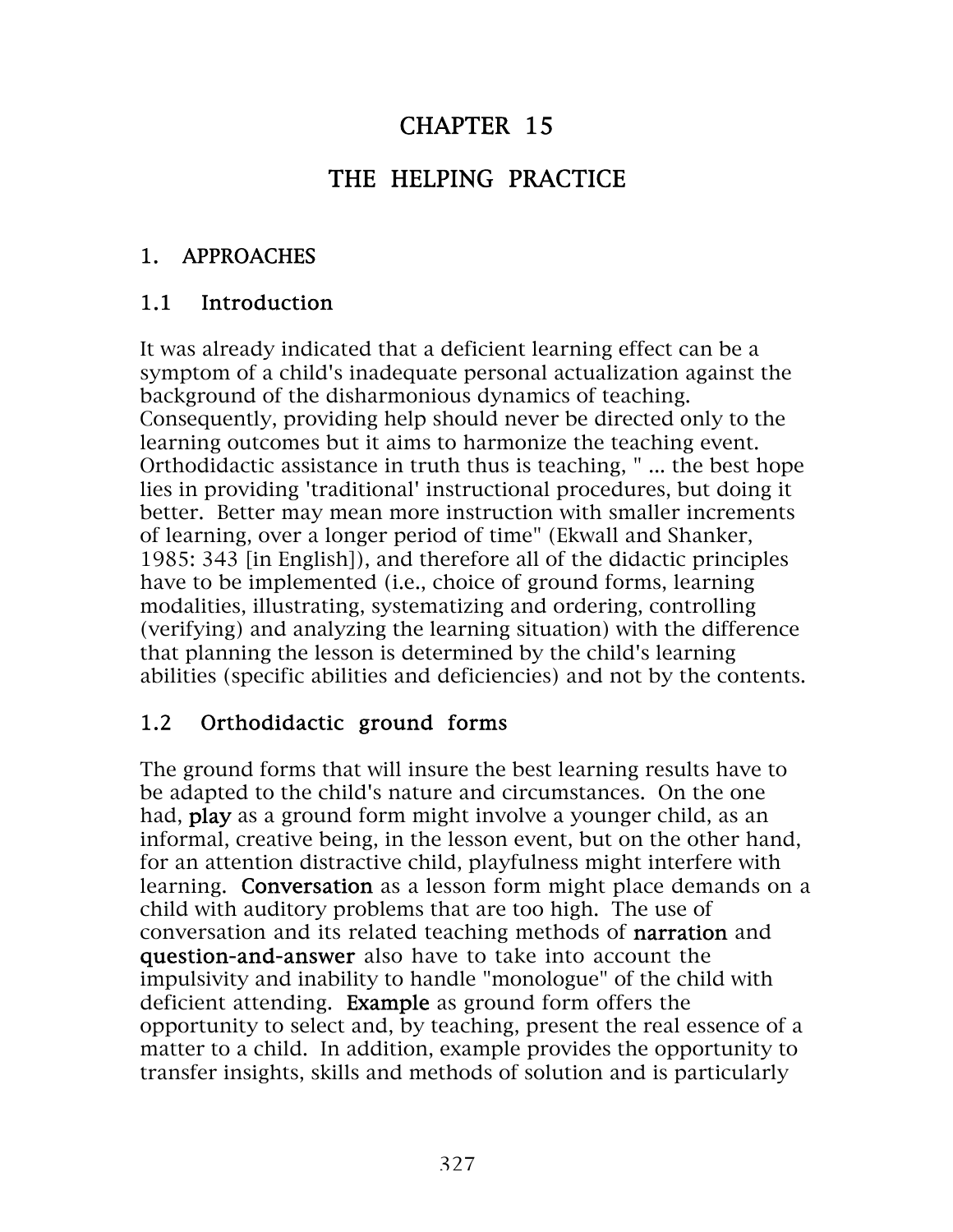appropriate for use with children with attention deficits because it clarifies possibilities of application.

## 1.3 Orthodidactic learning modalities

In helping a learning restrained child, concern with **tempo** is a necessity. Because of the contribution of learning success to learning readiness an initial slow lesson tempo should contribute optimally to attaining the particularized lesson aims. Stagnation has to be avoided and the tempo has to be accelerated and varied according to the learning milestones that are reached, learning obstacles that turn up and the child's own confidence in learning. Also, his abilities and inabilities have to be taken into account, e.g., for a child with a concrete way of thinking demands will not be made for imagining, fantasizing, creativity and abstract thinking.

Illustrating plays a very important role in providing orthodidactic help. Concrete-visual teaching and learning aids have to make the essences of the contents clearer and introduce abstract concepts visually and with understanding. Flash cards, word lists, illustrations, demonstrations, models etc. offer a needed intermediary to bring the child again to the formal contents as they appear in the textbook.

In his anticipation of the teaching and learning aids that he aims to use, the orthodidactician has to take into account the disturbed perceiving of a child with attention deficits. Aspects such as color, form and size have to be adapted to the modes of learning of the child with attention deficits.

Systematizing and ordering promote a child's experience of security and safety because this helps him acquire a firm grasp of the learning contents. A simple, step-wise move through the contents thus is necessary. The learning contents have to be delimited such that it is possible for the child to acquire a grasp of them. It also is required that the principles of the subject matter are elucidated and pinned down. The underlying principles, rules and steps that make it possible to grasp the contents have to be strongly emphasized. It is the task of the orthodidactician to continually repeat (there has to be adequate opportunity for drilling, pinning down and applying) and at the end of each helping session to provide a summary or recapitulation of the learning contents.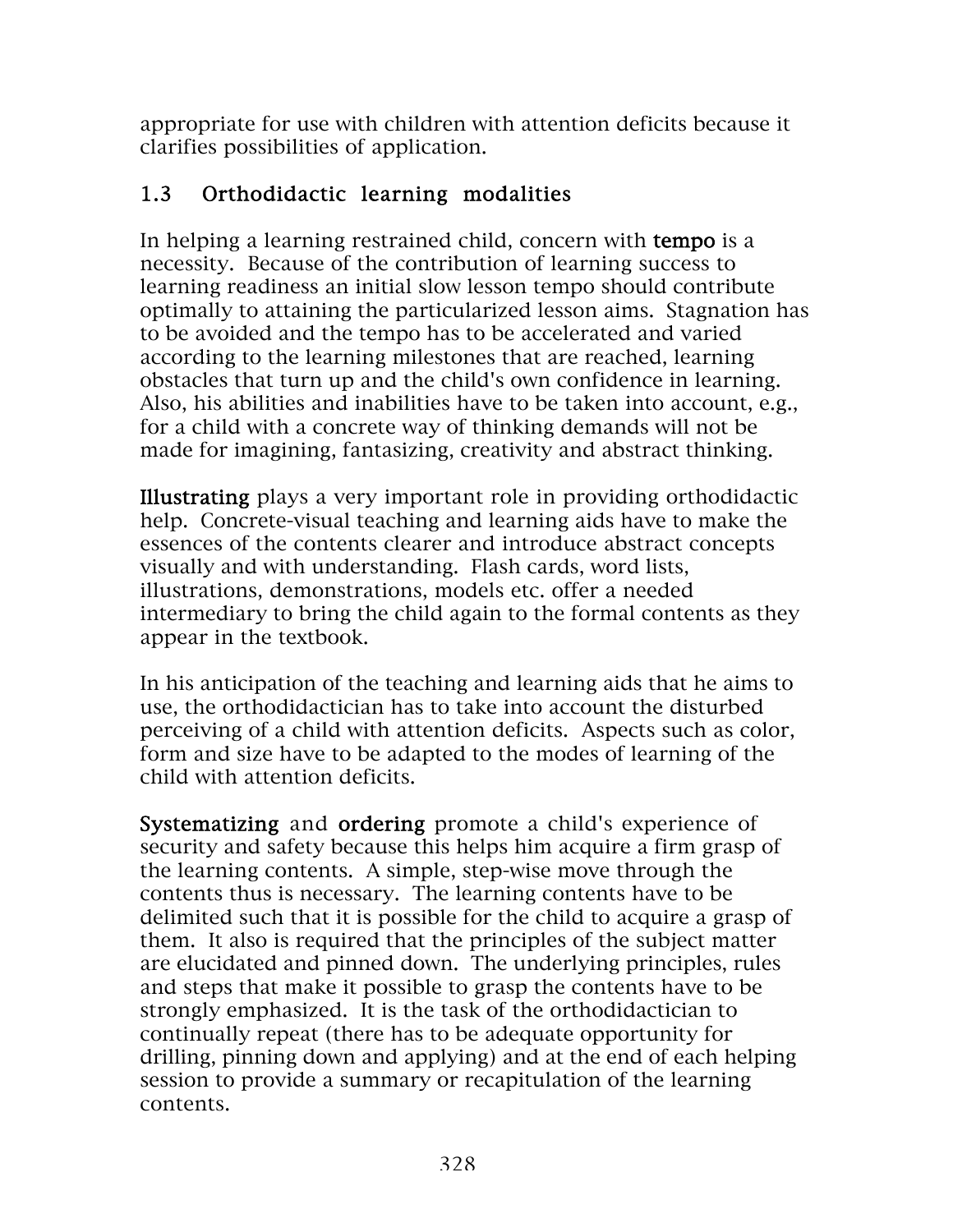An improperly chosen principle of ordering [the contents] can be a contributing factor to a disharmonious teaching situation arising if it is left out of consideration that a child with attention deficits is hindered by dissociations in being able to understand meaningful relationships among learning contents. A symbiotic ordering of learning contents, which brings the child into direct contact with reality as it arises for persons in concrete life situations, is particularly appropriate for providing him with the opportunity to directly experience and lived experience the learning contents (Van der Stoep and Louw, 1979: 101). Also, spiral ordering, where the teacher is directed by his ordering of the contents to lead children from the elementary and simple to the more difficult and complex, is particularly appropriate for temporarily putting aside those aspects that a child with attention deficits cannot handle as they should be during a particular period and which can be returned to at a later stage. Following this method there especially is an accounting for a child's learning readiness (Van der Stoep and Louw, 1979: 103) and an attention deficit child in particular, whose world image appears chaotic and unstructured (Den Dalk and Van Goor, 1974: 20). Linear ordering provides the opportunity to divide contents into small steps and to present them directly after each other with a gradually increasing degree of difficulty.

Structuring the learning environment and a strict methodologically ordered engagement thus will insure that the various modes of learning will be actualized optimally.

# 1.4 Control (verify)

Continual verification has to be exercised during all of the lesson phases, namely, actualizing foreknowledge, stating a problem, presenting and actualizing new contents, functionalizing and evaluating in order to insure that the child keeps up: for a learning restrained child each learning step is a precondition for the following one, and adequate verification and timely correcting insure not only learning success but also strengthens the experience of the meaningfulness of the learning contents.

The learning situation analysis where notice is taken of the disharmonious dynamics of educating and teaching (inadequate teaching, faulty control of the contents, inadequate learning) which contribute to an accurate description of the inadequate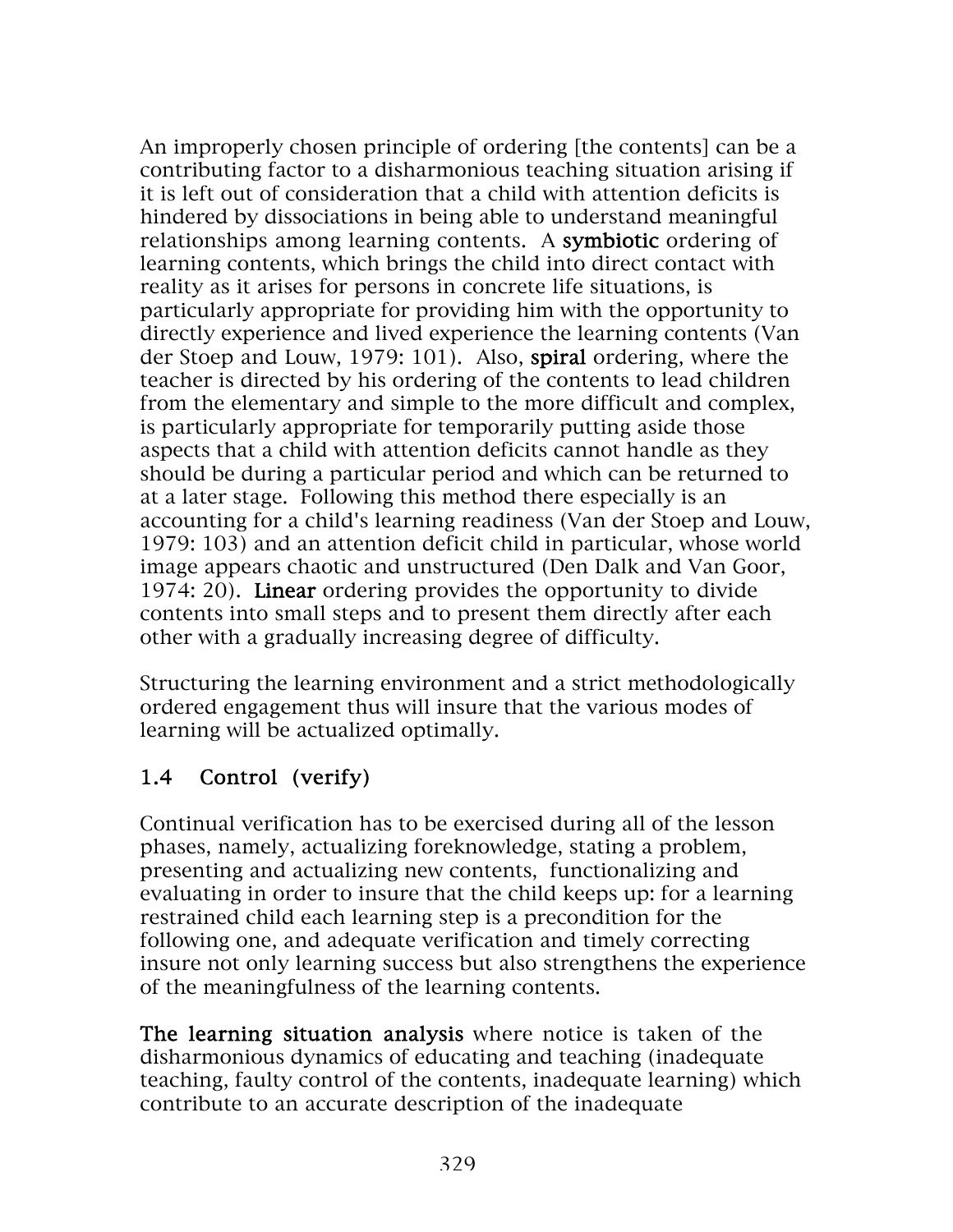actualization and results of learning. On this basis a beginning situation is determined on the basis of which decisions can be made regarding the reduction of content, the entry level and the level of actualizing learning. Reducing learning material [to their essences] thus has to occur in accordance with what a child can deal with as an elemental and also can be linked up with his attenuated foreknowledge. This means that there has to be reflection about the nature and amount of learning material essences that are going to be dealt with (Gauthier, 1985: 363). The teaching aim includes the strategies by which a child is going to be made learning ready and re-taught. In this way the lesson form is linked up, in particular, with the selection of the most appropriate ground forms, methodological principles and methods of unlocking [presenting] the contents. Planning the phases [course] of a lesson includes actualizing foreknowledge, stating a problem that has to be simple and easily understood, determining particular contents, etc. and eventually re-evaluating to determine if the lesson aim has been reached.

Essentially, orthodidactic assistance is educative help which means that the parents as well as teachers are continually involved in providing help to the child in terms of the most appropriate activities of educating and teaching.

Although learning problems are paired with deficiencies in specific skills, there is not yet conclusive evidence that the use of all kinds of perceptual and motor skills, per se, lead to better learning achievement.

The point of departure for designing a helping strategy is an analysis of a child's learning situation--in particular the manifestation of deficiencies in actualizing learning and in its inadequate results as constituents of a disharmonious teaching situation.

Since the inadequate actualization of learning necessarily implies the inadequate actualization of the total person, this means that a child with learning restrains is not ready to learn because of his experiences of failure, negative self-image and reluctance to learn.

Making a child learning ready by indicating meanings with the aim especially of emotional stabilization is, because of the result that this has on the accompanying modes of learning [sensing and attending], a precondition for providing meaningful help. In this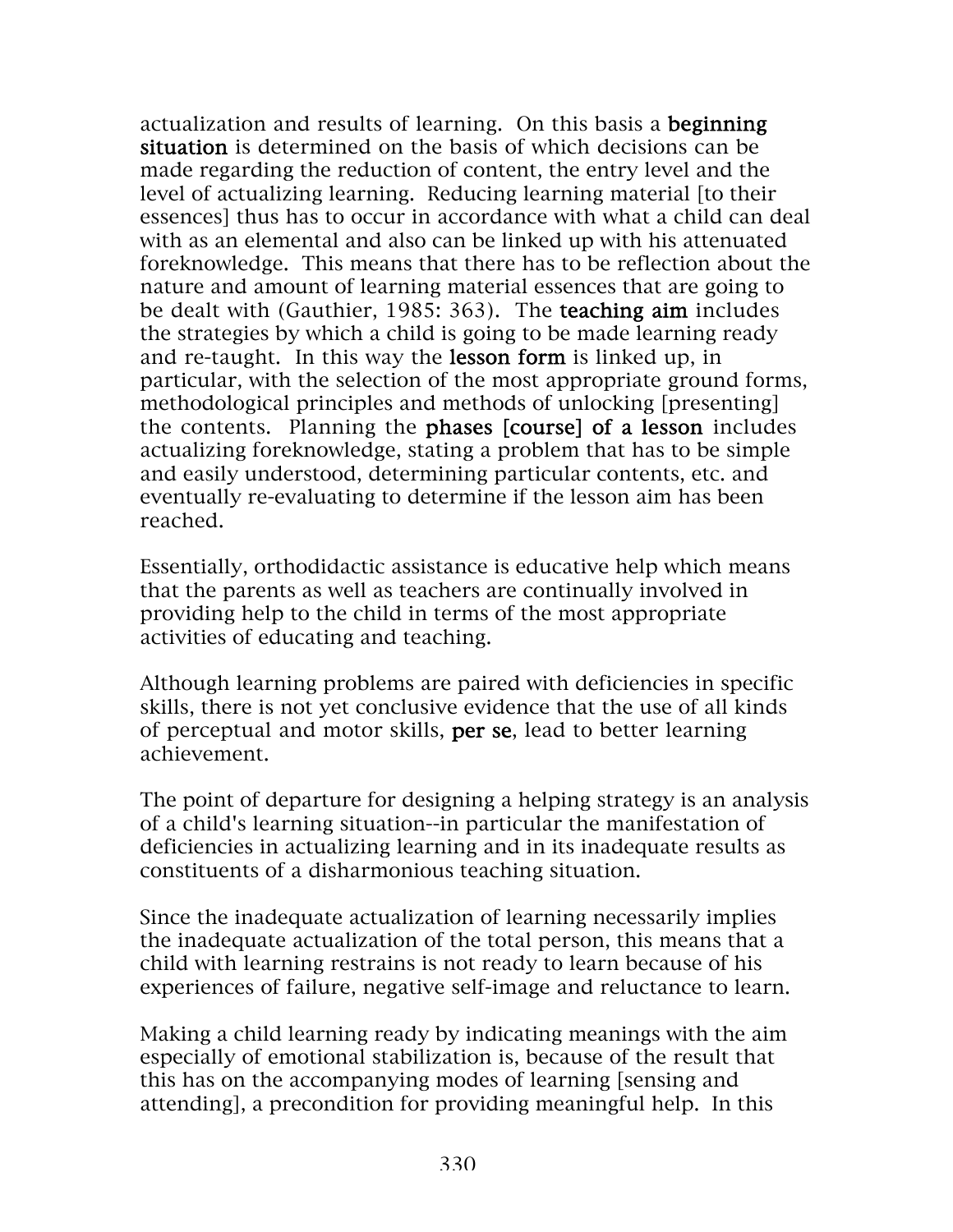connection, it is necessary to establish optimally favorable educational relationships so that effective educative communication can take place. Making a child ready for learning also requires correcting, optimizing and practicing the ways of actualizing learning that until now have occurred disharmoniously. Resistance can be expected in this regard because inadequate or attenuated modes of learning very likely already are habitual. In each case this undertaking has to lead the child to experience the learning activity as meaningful on the basis of his improved learning achievement. For this reason the elucidation of principles, particular ways of attacking problems and effective learning strategies are much more valuable to a child with learning difficulties than mere practice, drill work and rote learning. This view explains the limited and ephemeral success of reading programs and learning techniques that are applied in ill-considered ways without considering the child in his disharmonious teaching situation.

According to the literature (Lerner, 1981: 296-325 and Hallahan et al., 1985: 216-229) there are two main approaches to providing help regarding learning problems, namely a **developmental** and a remediation approach.

A developmental approach is based on the normal development of a child's skills. Reading materials are graded from the beginning phase of reading in degree of difficulty regarding vocabulary, story content and developed skillfulness.

The proponents of this approach place various facets of beginning reading in the spotlight:

#### \* Decoding

This involves deciphering written language. Gurren and Hughes (1986: 339-346) indicate that a decoding approach has to make provision for the teaching of all grapheme (written symbol) and phoneme (auditory symbol) relationships so a child can correctly pronounce the written symbols correctly in the right sequence.

#### \* Deriving meaning

Here the advocates believe that a child has to understand what he reads rather than mechanically reading [i.e., pronouncing the words] correctly. Thus, word attack is not so important. This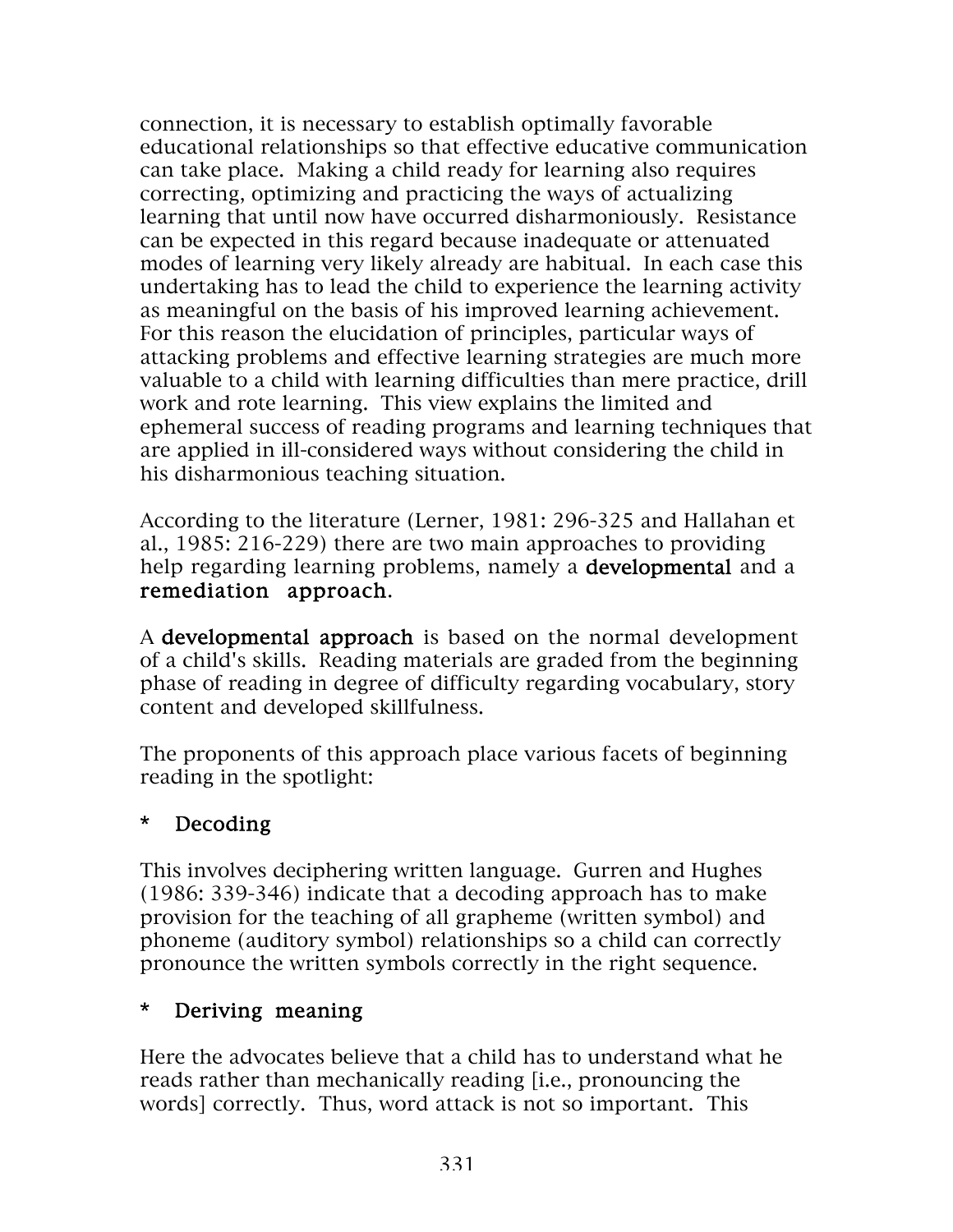approach also is known as global reading -- look at and say the whole word. This includes mastery of a basic sight vocabulary through repetition so that stories constructed from these words quickly can begin to be read. In connection with this the proponents of the whole language approach believe that understanding is the most important aim and that a child's own language usage has to be incorporated into teaching reading. They believe that learning to read has to occur as naturally as learning to speak. The implementation of this approach then implies teaching a child to derive meaning from written language rather than switching over to oral language. This method includes an immediacy and a moment of creativity which is important for maintaining a child's interest: he expresses his own experiences in his own oral and written language.

A remediation approach includes particular techniques that normally would not be used in ordinary teaching:

\* The multisensory approach incorporates the sensory modalities (visual, auditory and tactile) in providing help, e.g., the method of Fernald (1943) where a child sees, hears, says, copies and writes a word.

\* There also is the technique of coupling the method of teaching with unimpaired modalities of actualizing learning with the assumption that a child then will learn more quickly.

\* The behaviorist approach stresses rewarding accurate reading aloud and reading comprehension, the correction of errors and the verification of progress. Specific techniques that are used here are the "neurological impress" technique, repetition and content as guide. The "neurological impress" technique (Heckelman, 1969: 277-282; Bos, 1982: 51-57) involves the pupil and orthodidactician reading aloud together with the help of fingers. The orthodidactician can read sometimes louder, sometimes softer, also slightly faster as the pupil reads. The aim is to allow the child to feel that he can read as an adequate reader, i.e., eliminate reading slowly, laboriously, analytically. Repetition means that a child reads a piece aloud over and over until he can do it quickly and accurately with minimum attention to decoding and promoting comprehension. There also is a study (Pflaum and Bryan, 1981: 252-258) that shows that the use of guidance from the contents can help with decoding.

However, research has shown that these approaches and techniques do not lead to complete success although they can be of great value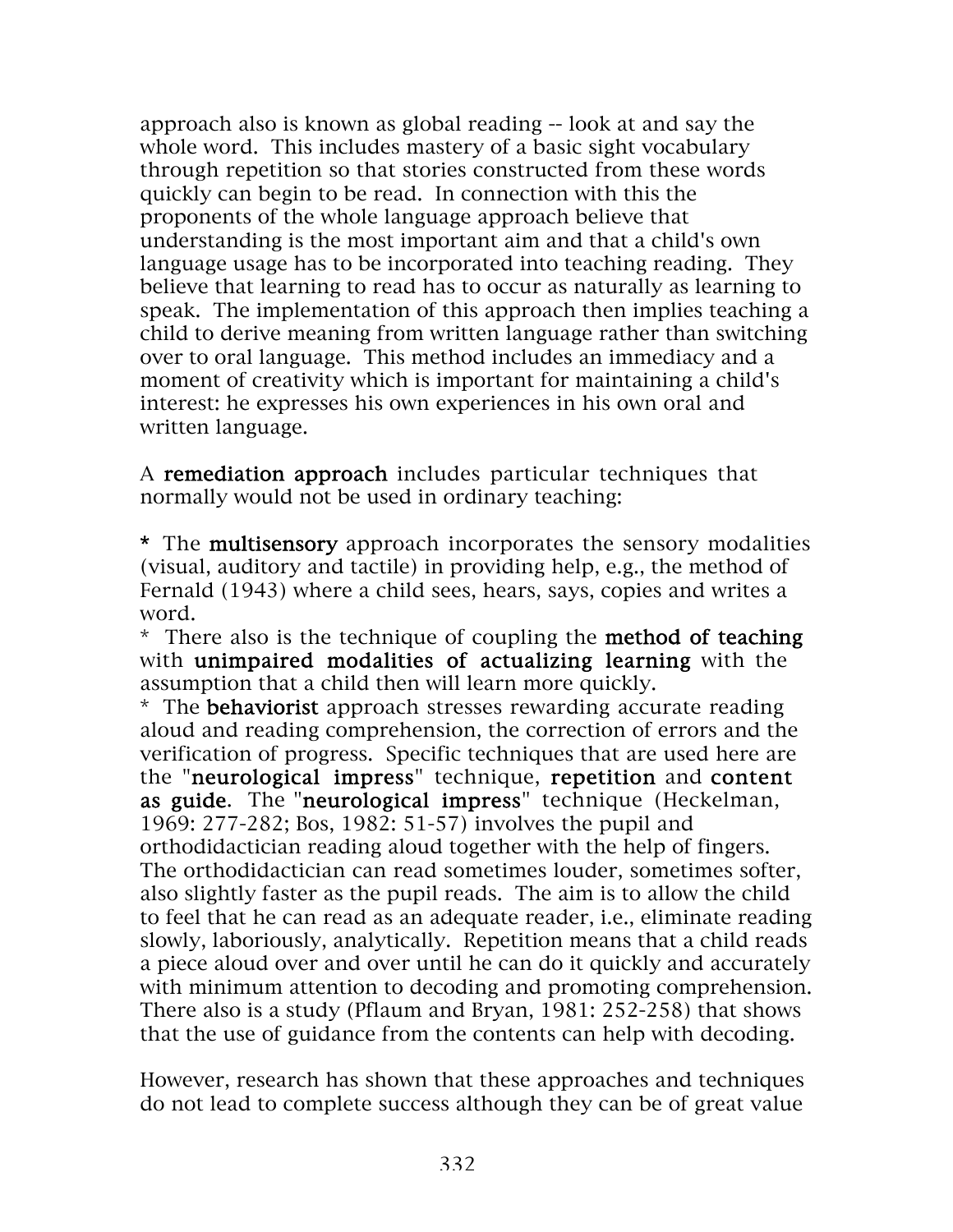in helping children with learning problems. The best approach thus will be to select for each child with a learning problem the technique that will be of greatest value for him.

The practice of helping has to be planned in terms of the reduced essences of diagnosing. There has to be a choice of the weight given to preparing a child to learn (pedotherapy to try to make up a retarded becoming), making a child learning ready (help in actualizing learning) and remediation (re-teaching specific subject matter contents) and these three components have to be integrated. According to Ekwall and Shanker (1985: 271 [in English]) "one important implication that the remedial reading program should have built-in provisions for the improvement of students' selfconcepts as well as for the improvement of students' cognitive skills." Also, Harris and Sipay (1980: 70-71) say [in English] " ... it seems that for most children a balanced eclectic approach that uses visual, auditory, touch and kinesthetic cues in combination, and develops word identification and comprehension simultaneously, seems safer and less likely to produce difficulties than any method that relies primarily on one sensory avenue or stresses one important side of reading while neglecting another".

Also it needs to be emphasized that diagnosing and evaluating are partsof the event of providing help. Ekwall and Shanker (1985: 333) say [in English] "Careful diagnostic teaching is probably the most important procedure to be followed ... ". Also, Early (1969: 61-62) says [in English] "Diagnosis of the complex process of reading is continuous".

## 2. HELPING TECHNIQUES

## 2.1 Pedotherapy

Regarding pedotherapy, the same practice discussed in Part III holds true.

## 2.2 Making a child ready to learn

Help in making a specific learning restrained or handicapped child ready to learn making learning differs regarding its duration, regularity and intensity. The approach and contents might overlap considerably. Making a child ready to learn includes a variety of activities directed at eliminating the deficient actualization of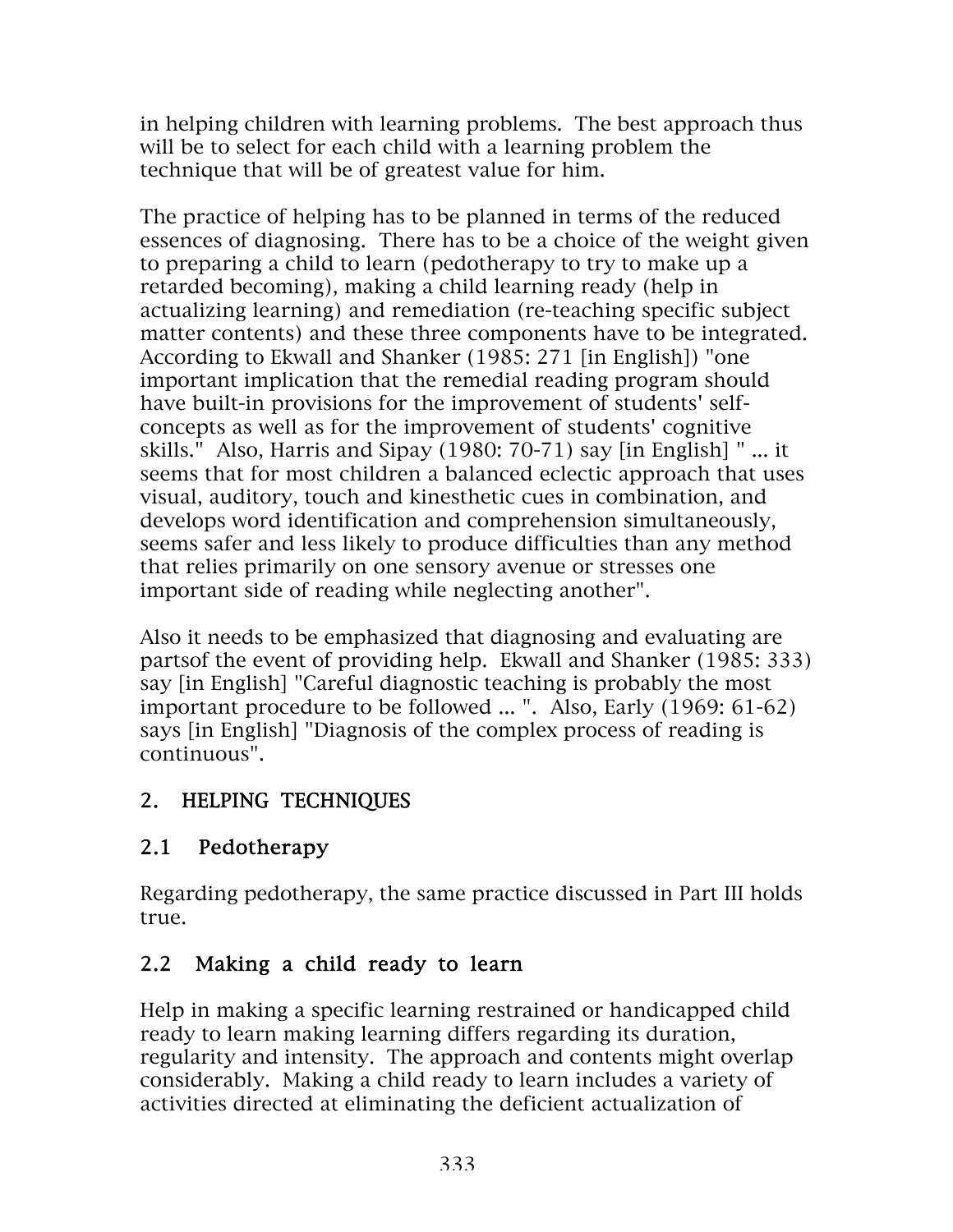learning and should always result in working on subject content by means of remediation since it already has been shown that a deficient learning effect is a symptom of the inadequate actualization of learning. Ekwall and Shanker (1985: 22) say [in English] "Non-word perceptual training seems to be of little or no value in reading. Studies usually indicate that children receiving this type of training perform better on perceptual tests but fail to reach a higher level of reading achievement>" Also, " ... we have emphasized the importance of providing instruction that closely parallels the act of reading" (1985: 397).

In this regard a variety of data already are available (Ekwall and Shanker, 1985: 305-308, 329-335, 356-358, 397; Lerner, 1981: 308, 223-240; Erwee, 1980: 236 and Grove and Hauptfleish, 1979: 152- 227) that, with careful planning, can find a place in a child's individual helping program. Martin (1971: 471) says [in English} " ... including motivation, perceptual strengths, style of learning individualization of the child's teaching to capitalize on those strengths presently holds our most promising assistance to the handicapped child". It is important that "for each handicapped student an Individualized Education Program (IEP) must be developed" (Ekwall and Shanker, 1985: 39).

Also, it is important that the level of difficulty of the contents be related to the child's level of skillfulness in the contents involved, "start at the child's level" (Ekwall and Shanker, 1985: 43) and must always be relevant for the child's age and grade level. There also has to be opportunity for careful repetition and drill until an automatic response is acquired. " ... disabled readers require repetition and drill to a point often referred to as overlearning. This means that something has been learned so well that it evokes an automatic response ... . Whether you are teaching word-attack skills or sight words, the automatic response level must be reached (Ekwall and Shanker, 1985: 331-332 [in English]). The contents have to be presented in a logically ordered way so they will be meaningful for a child and eventually will lead to quicker learning or an improved learning effect.

#### 2.3 Improving learning skillfulness (remediation)

Activities and aids that can play a role in word recognition, among others, are: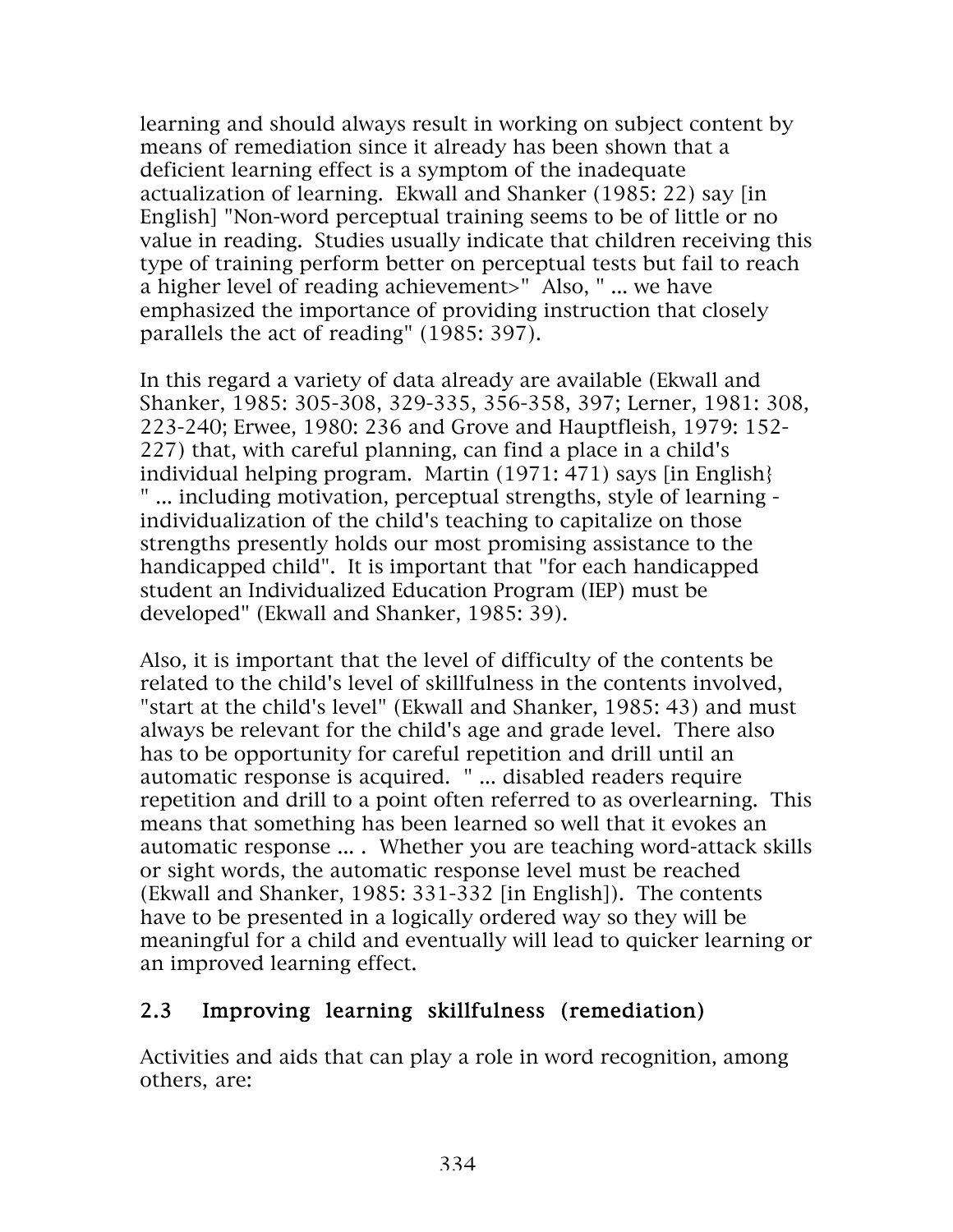\* Flash cards with letters, sounds, words and sentences;

\* general word games, e.g., "Wordbingo" and "Scrabble";

\* use of the Language-master (Ekwall and Shanker, 1885: 112), the Read-master (Erwee, 1980: 233) and tape recorder/player;

\* increasing vocabulary (see Erwee, 1980: 293);

\* increasing a basic sight vocabulary (Ekwall and Shanker, 1985: 64, 178-179); and

\* oral reading by means of "neurological impress" and echo-reading (Ekwall and Shanker, 1985: 180-181).

Activities for reading comprehension:

\* Multiple-choice exercises;

\* completion exercises (Ekwall and Shanker, 1985: 147, 177);

\* use of punctuation marks (Ekwall and Shanker, 1985: 184).

Activities for spelling (writing):

\* The integration of sound, visual and auditory attending and motor activities is important here because spelling is an act of multisensory integration. See the Fernald method or the AKT- method as discussed by Ekwall and Shanker (1985: 329-331).

Activities for computing:

\* As seems to be needed, contents can be offered from the concrete to the abstract.

For theoretical models as explanations for developing learning skills and related teaching strategies, the reader is referred to Lerner (1981: 169-381).

#### 3. AN EXAMPLE OF A HELPING STRATEGY FOR ALIDA (See Chapter 14)

#### 3.1 Pedotherapy

The following meanings have to be changed:

\* Unsure of herself;

\* experience of inadequateness;

\* withdrawal from interpersonal relationships -- sensitive to the opinions of others;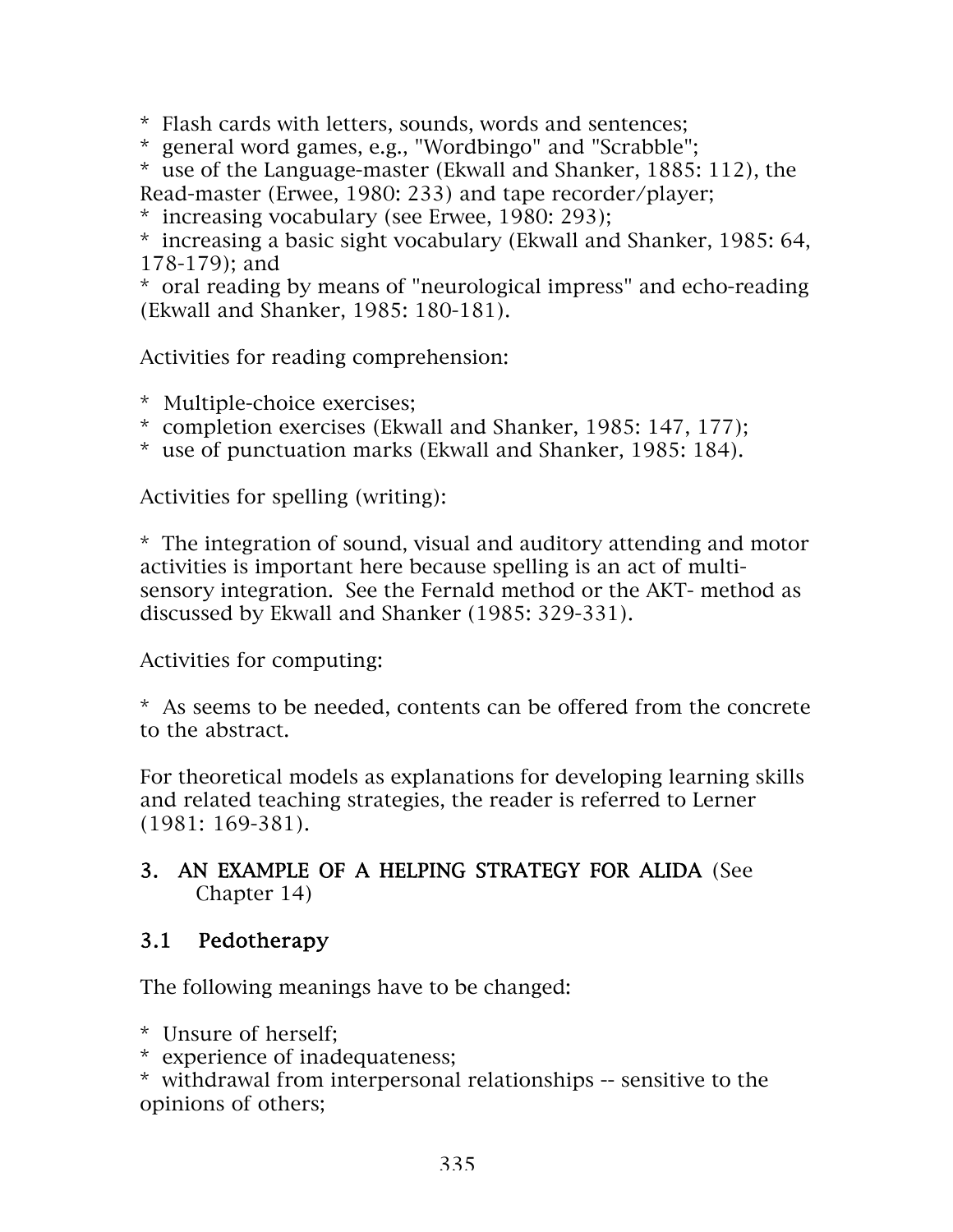\* experiences rejection; and

\* experiences inadequate relationship with her mother.

Techniques that can be implemented for her particular situation are drama therapy; Theraplay; play therapy; image therapy by which she can be guided to self-confidence and spontaneity in interpersonal relationships, a readiness to venture and an experience of accepting herself, also acceptance by her mother.

### 3.2 Making her ready to learn

The modalities of actualizing learning that will be focused on are:

\* attending: looking and listening exercises with an assignment;

\* ordered thinking: ideate, narrate, write a story; organize shuffled materials;

\* visual global recognition and closure: use of partially hidden pictures, objects, flash cards; cut-out window cards;

\* visual discrimination: use of objects, pictures, blocks, letters;

\* auditory analysis: recognition of sounds, noises, syllables; and \* auditory sequencing: use of learning tunes, carrying out

assignments, formulating sentences.

## 3.3 Improving learning skillfulness (remediation)

## 3.3.1 Reading

\* Word analysis coupled with auditory analysis and sequencing by which all types of reading errors she commits can be eliminated. Global recognition and closure, as already indicated, also will be considered here.

\* Recognition of vowels and diphthongs by means of auditory analysis and memory exercises.

\* Speed reading with the help of the Combo 8-reading apparatus (RGN, 1982), "Language-master" and "Read-master", a dictionary, a telephone directory, searching reading in news items.

\* Global recognition with the help of the "neurological impress" method; omit, for example, every ninth word that has to be filled in ("cloze" technique); increasing sight vocabulary.

\* Reading comprehension: draw conclusions from read parts; enlarge on creative ideas and representations after a part is read.

## 3.3.2 Spelling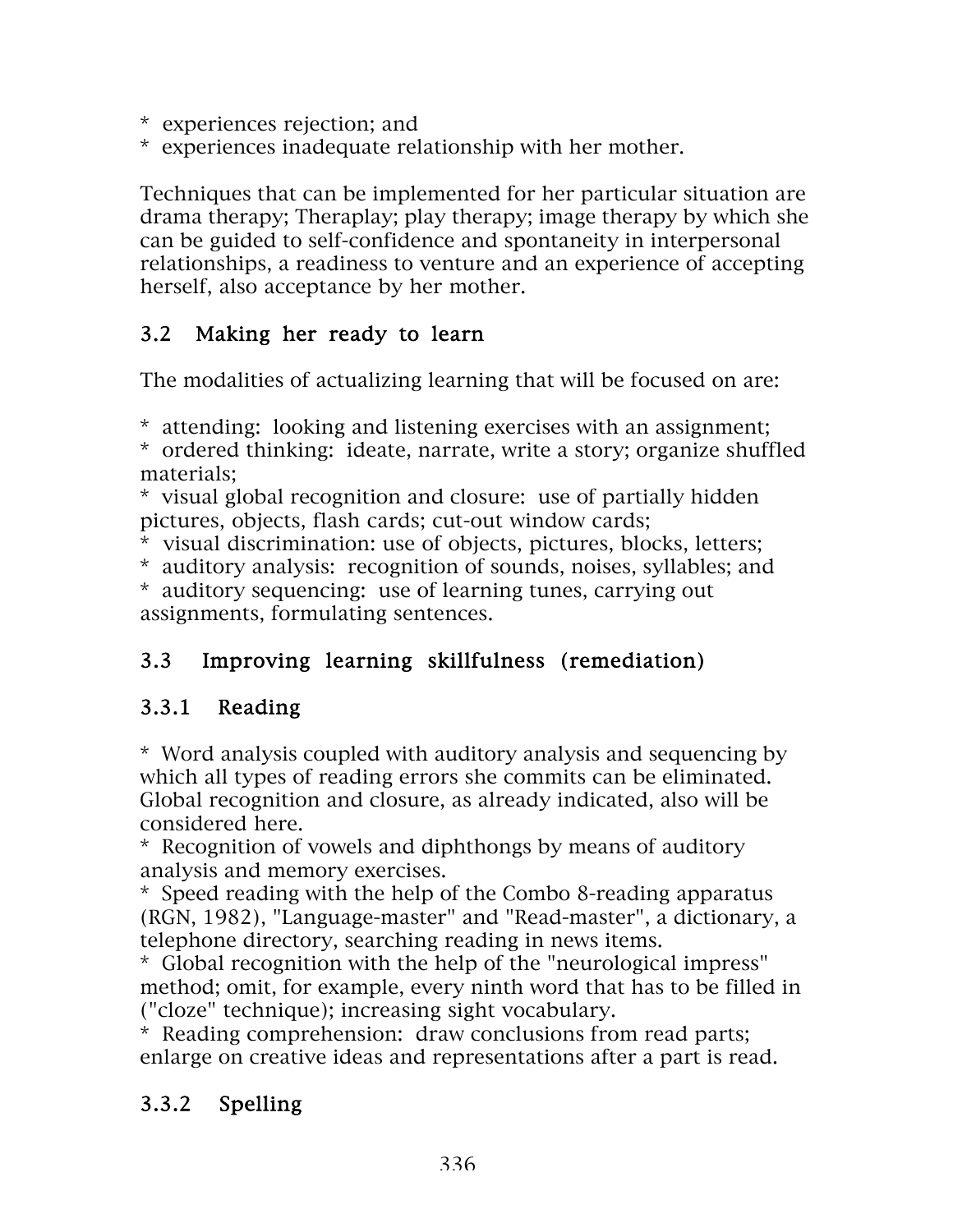\* Syllabification with the help of auditory analysis.

\* Vowels and nasals with the help of visual memory and auditory analysis exercises.

\* Increasing sigh vocabulary.

### 4. SYNTHESIS

Helping a child with learning problems requires much more than mere remediation because a deficient learning outcome, as a symptom, announces the indisputable presence of an underlying problematic. With further reference to the particularized essence of this problem, via diagnosing, there has to be an individualized program of help planned for each child with problems in which there will be a concentration on how, via pedotherapy and more, the child can be prepared and made ready for learning, on the one hand, and eliminate the content deficiencies by means of remedial teaching, on the other hand. This implies harmonizing teaching and educative activities in which all parties in the disharmonious dynamics of teaching have to become more or less involved.

#### 5. REFERENCES

Bos, C. (1982). Getting past "decoding": Assisted and repeated readings as remedial methods for learning disabled students. Topics in Learning and Learning Disabilities, I (4).

Den Dulk, C. and Van Goor, R. (1974). Inleiding in de orthodidactiek en in de remedial teaching van het dyslectische kind. Nijkerk: Callenbach.

Early, M. J. (1969). Selections on identification and treatment. In Newman, H. (Ed.). Reading disabilities. Indianapolis: Odyssey.

Ekwall, E. E. and Shanker, J. L. (1985). Diagnosis and remediation of the disabled reader. Boston: Allyn and Bacon.

Erwee, G. (1980). Riglyne vir hulpprogramme ten aansien van lees- en spel-probleme by kinders met spesifieke leergeremdhede. M. Ed. Thesis, University of Pretoria.

Fernald, G. (1943). Remedial techniques in basic school subjects. New York: McGraw-Hill.

Gauthier, Y. (1985). A need for a theoretical framework in understanding the mentally retarded. Education, 104 (4), 368-369.

Grove, M. C. and Hauptfleisch, H. M. A. M. (1979). Remedierende onderwys in die primere skool. Pretoria: HAUM.

Gurren, L. and Hughes, A. (1965). Intensive phonics vs gradual phonics in beginning reading: A review. Journal of Educational Research, 58, 339-346.

Hallahan, D. P., Kauffman, J. M., and Lloyd, J. W. (1985). Introduction to learning disabilities. Second Edition. Englewood Cliffs: Prentice-Hall.

Harris, A. J. and Sipay, E. R. (1980). How to increase reading ability. Seventh Edition. New York: Longman.